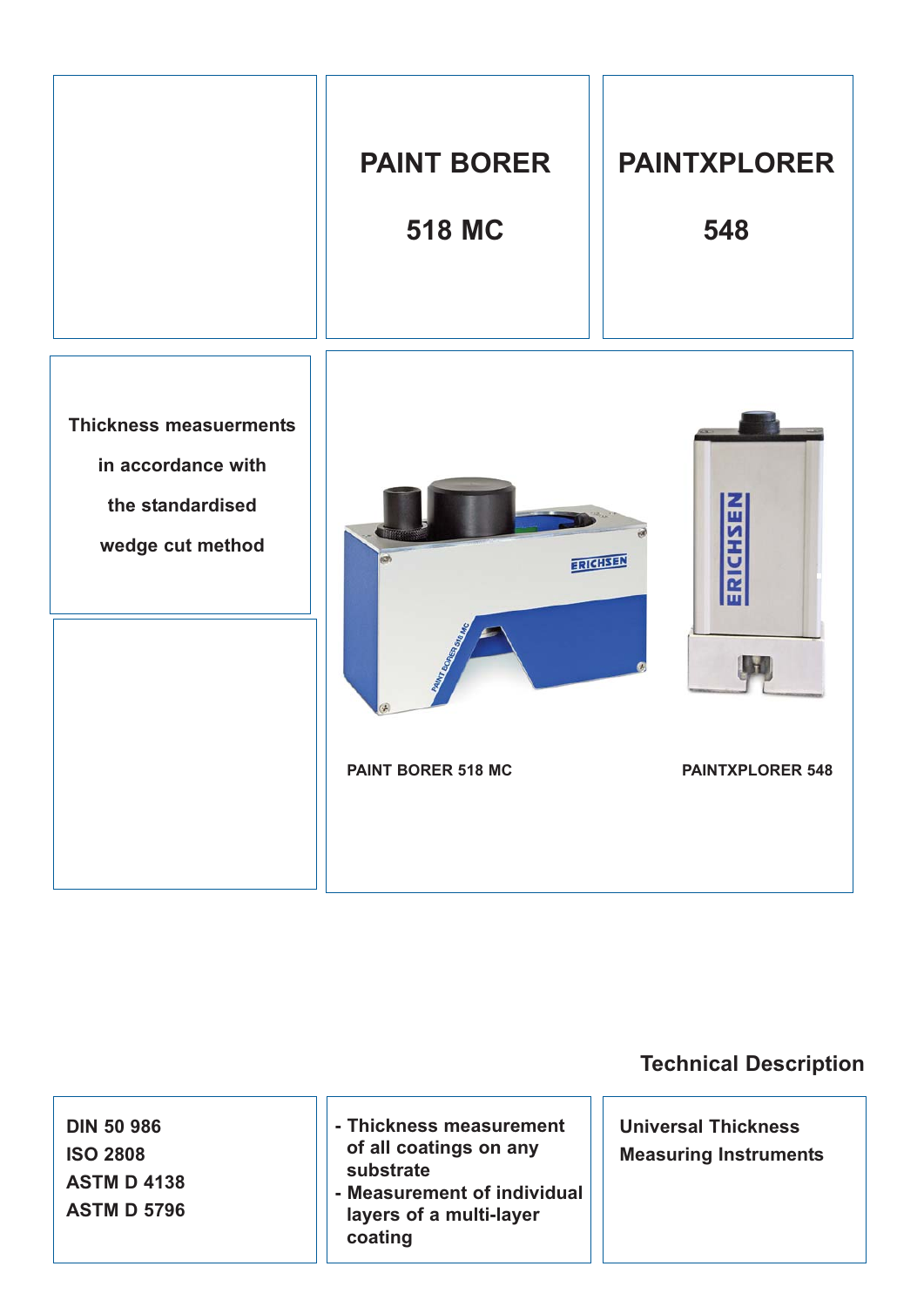### **Thickness Measuring Instrument PAINT BORER 518 MC**



**PAINT BORER 518 MC with specimen platform** 

### **The Measuring Principle**

The **PAINT BORER 518 MC** operates in accordance with the standardised wedge cut method in which the specimen is cut at a defined angle. From the projected width of the cut face the layer thickness can be calculated making use of a simple geometrical relationship. With **Model 518 MC** the damage to the coating is limited to a small conical hole as illustrated in the sectional view. In the measuring microscope a system of concentric circles is visible and from the difference in the radii of the circles which are measured using the measuring microscope, the film thickness can be calculated by multiplying with a known factor.



### **The Measuring Instrument**

The **PAINT BORER 518 MC** is a very compact instrument. All the principal components - the drilling device, the measuring microscope, the specimen illumination and the battery - are enclosed in a sturdy housing. A slide moving on horizontal slide-ways houses the drill and microscope and gives the **PAINT BORER 518 MC** its particular feature: the instrument itself does not have to be moved for measuring after drilling.

The drill is spring mounted in the slide so that it can be pressed down onto the specimen with minimum force, the drill being switched on automatically when this is done. The carbide drills are easy to exchange and supplied with different accurately maintained cutting angles for 3 standard measuring ranges. The measuring microscope with a magnification factor of 50 has a measuring scale with 100 lines so that a resolution of 1% is obtained irrespective of the measuring range.

The light button on the backside of the **PAINT BORER 518 MC** can be set for either continuous light as well as three levels of illumination or interrupted illumination to prolong battery life. A 9-volt rechargeable battery is employed; mains operation with the charging unit is possible.

Due to the mobility of the microscope into two directional axes (turned by 90° from one another) and with the possibility of turning the scale, the **PAINT BORER 518 MC** is especially suitable for the evaluation of elliptical holes that arise with curved/ tilted specimens.

### **The Operation**

The coating thickness measurement with **PAINT BORER 518 MC** is very simple: Apply a contrast mark (felt tip pen) and place the measuring instrument on the specimen. Move the drill into position over the test point and lower it causing the motor to switch on. Drill the coating through to the substrate. Move the microscope over the hole and switch the lamp on. Count the number of scale marks between the base material and the contrast mark and multiply this value by the scale factor which gives the measuring results.

Special applications (individual layers of a multi-layer system, measurements on curved/tilted specimens) are dealt with in the operating instructions.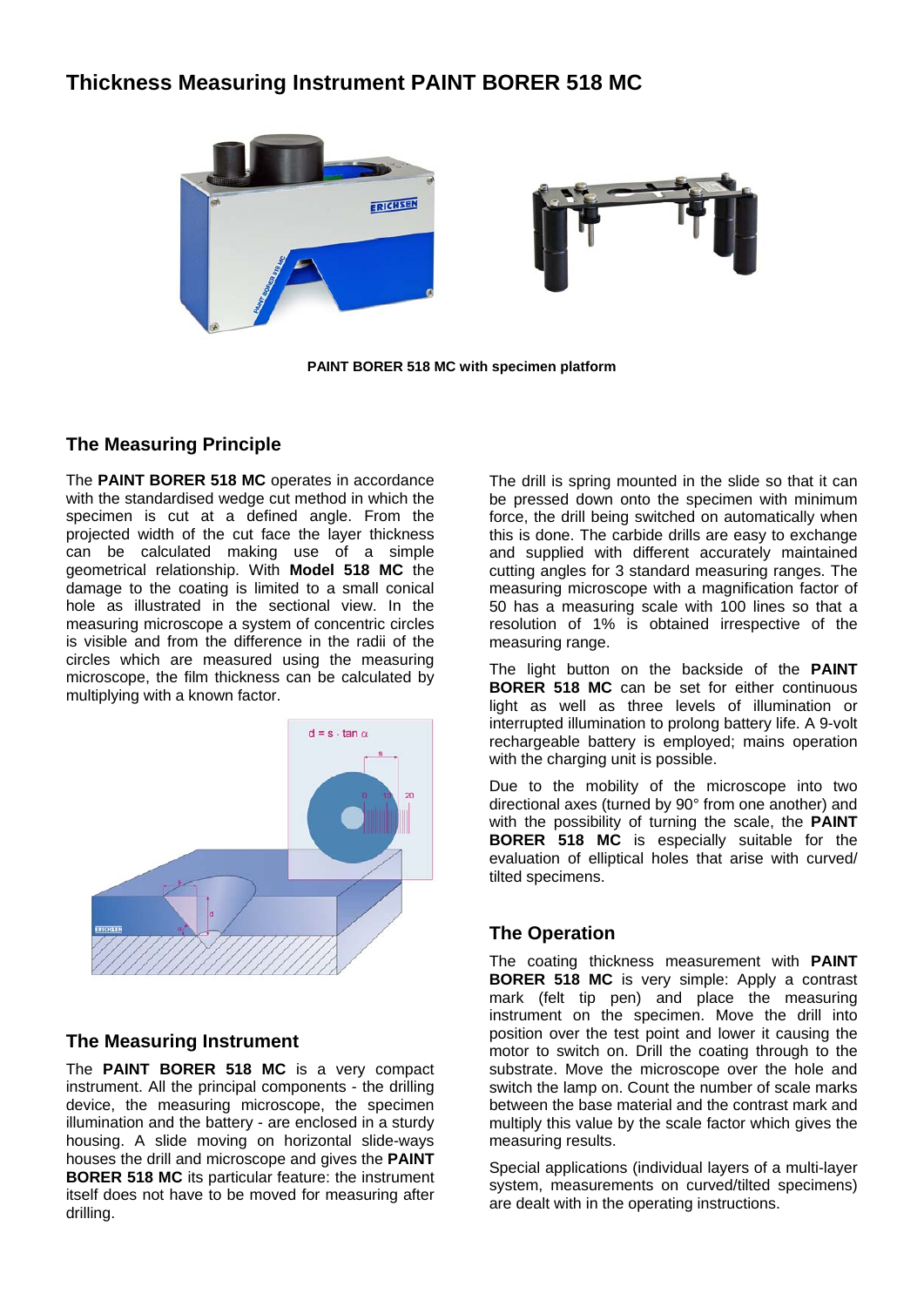# **Thickness Measuring Instrument PAINTXPLORER 548**



**PAINTXPLORER 548 with drilling stand and measuring microscope** 

#### **The Measuring Principle**

The **PAINTXPLORER 548** functions in accordance with the same measuring principle of the standardized wedge cut method as the PAINT BORER 518 MC.

### **The Measuring Instrument**

The **PAINTXPLORER 548** has been developed to extend the range of the application of the PAINT BORER 518 MC, especially targeting sensitive drillings, particularly into rigid/brittle materials. It is possible that, already at minor eccentric irregular running of the drill used or of its centre axle, such materials can be subject to breaking off of the cutting edges including chipping off, leading afterwards during the optical measurement with the microscope also to limitedly definable transitions between the layers to be measured.

To minimise these limitations the **PAINTXPLORER 548,** a convenient tabletop unit, is equipped with an improved rotating/sliding high precision axle-bearing device. Although the application can be considered as mobile in the range of the length of the mains cable, it is nevertheless the question of a laboratory equipment. It can either be held in hand or used in connection with the measuring stand that is included in the scope of supply.

The appropriate measuring microscope is not integrated in the housing, as for the PAINT BORER 518 MC, but is available separately, if required, as a self-contained component (e. g. for the evaluation of damages of lacquers, corrosion creep, pores etc.) which results in the slender handy design of the **PAINTXPLORER 548.**

### **The Operation**

In principle, the **PAINTXPLORER 548** is used in the same way as the PAINT BORER 518 MC:

- Application of a contrast mark.
- Placing the instrument onto the specimen, positioning the drill directly above the test point. When using the stand, position the test point on the specimen directly beneath the drill. Then fix the specimen from underneath by rotating the pressure plate.
- Drilling through the layer to the substrate.
- Carrying out the measurement with the help of the microscope considering the scale factor.

The geometry of the specimen admissible for the coating thickness measurement with the **PAINTXPLORER 548** depends on whether the drilling unit is used with or without drilling stand.

| Configuration         | Geometry of the specimen |               |                          |  |
|-----------------------|--------------------------|---------------|--------------------------|--|
|                       | Length<br>(mm)           | Width<br>(mm) | <b>Thickness</b><br>(mm) |  |
| Drilling unit<br>only | min. 40                  | min. 80       | optional                 |  |
| Drilling unit         | min. 10                  | min. 15       | max. 20                  |  |
| and drilling stand    |                          | max. 110      |                          |  |